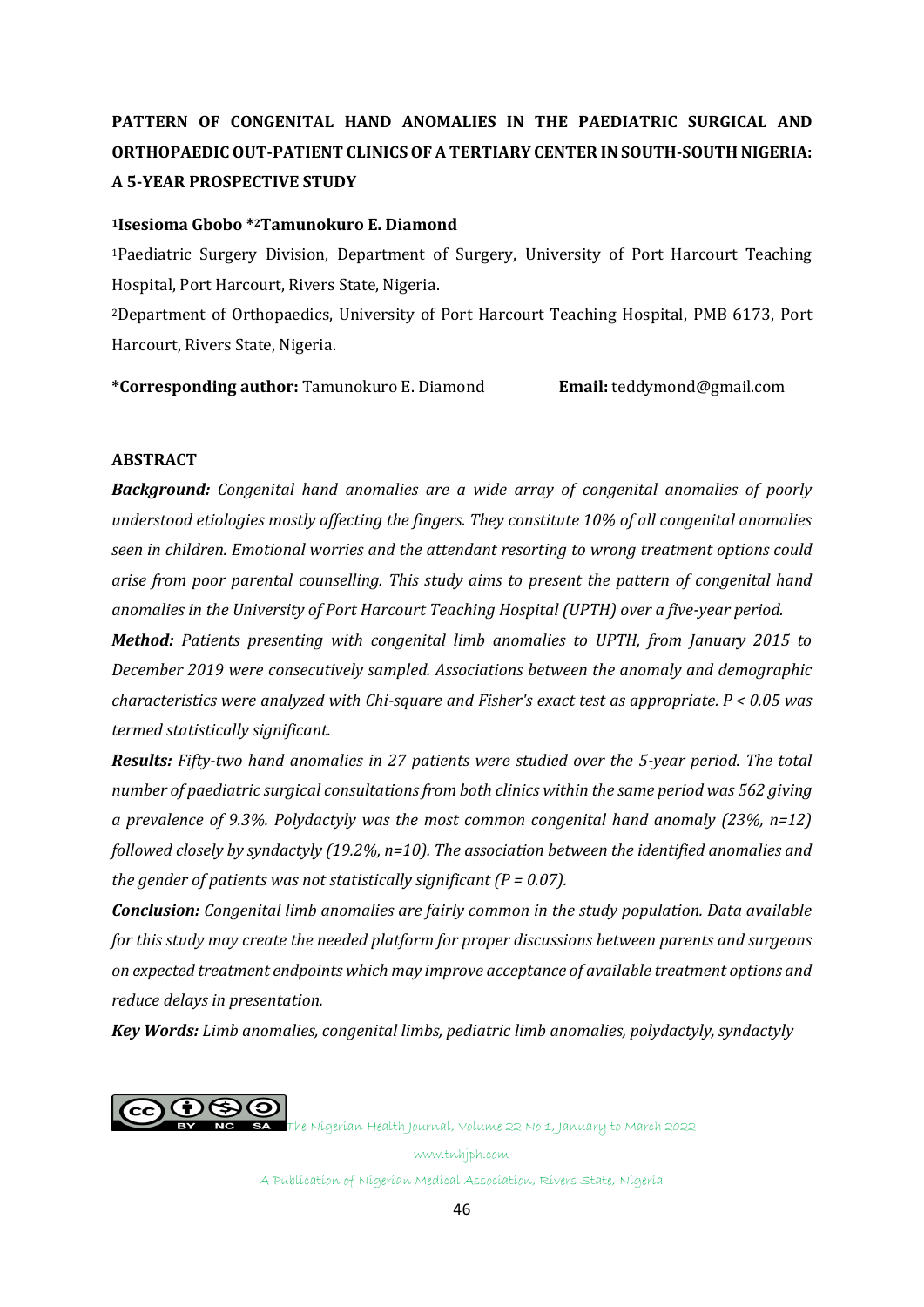

## **INTRODUCTION**

Congenital hand anomalies are a wide array of congenital anomalies of poorly understood etiologies mostly affecting the fingers. They constitute 10% of all congenital anomalies seen in children. While most babies adapt well to minor anomalies, severe types may cause functional limitations like delayed or deficient development of motor skills, limitations in basic life care skills and possible emotional deficiencies.

Treatment is aimed at achieving independent and optimal use of the affected limb and vary from use of splints, physiotherapy, surgery and in most instances, a combination of options. Surgical treatment is exacting for severe cases, especially when such patients present in late childhood or at adolescent and may require inputs from several surgical disciplines.

Limbs with unsuccessful surgical treatment endpoints and complex cases may require amputation and prosthetic rehabilitation. In the developing world, the required surgical disciplines for the treatment of complex anomalies may still be poorly practiced in most centers<sup>1</sup> leaving ablative options as the most viable treatment option. Rehabilitation after surgical ablation is either unavailable or quite expensive. This calls for education of mothers on early identification of the anomalies to achieve early presentation, thorough evaluation of the patients' treatment expectations and open discussions on possible treatment outcomes.

Watson Stewart<sup>2</sup> in his work on principles of management of hand anomalies has stated certain factors that should be key priorities in planning treatment. These include: timing of surgery, functional aim of treatment, expected broad cosmetic appearance as well as appropriate counselling of parents2.

The most popular classification for congenital anomalies of the upper limb in children is based on the work done by Swanson et al. in 1983<sup>3</sup> and modified by the Congenital Malformations Committee of the International Federation of Societies for Surgery of the Hand (IFSSH)4.

I. Failure of formation of parts (arrest of development)

A. Transverse arrest (common levels are upper third of forearm, wrist, metacarpal, phalangeal)

B. Longitudinal arrest (including phocomelia, radial/ulnar club hands, typical cleft hand, atypical cleft hand otherwise referred to as part of the spectrum of symbrachydactyly)

II. Failure of differentiation of parts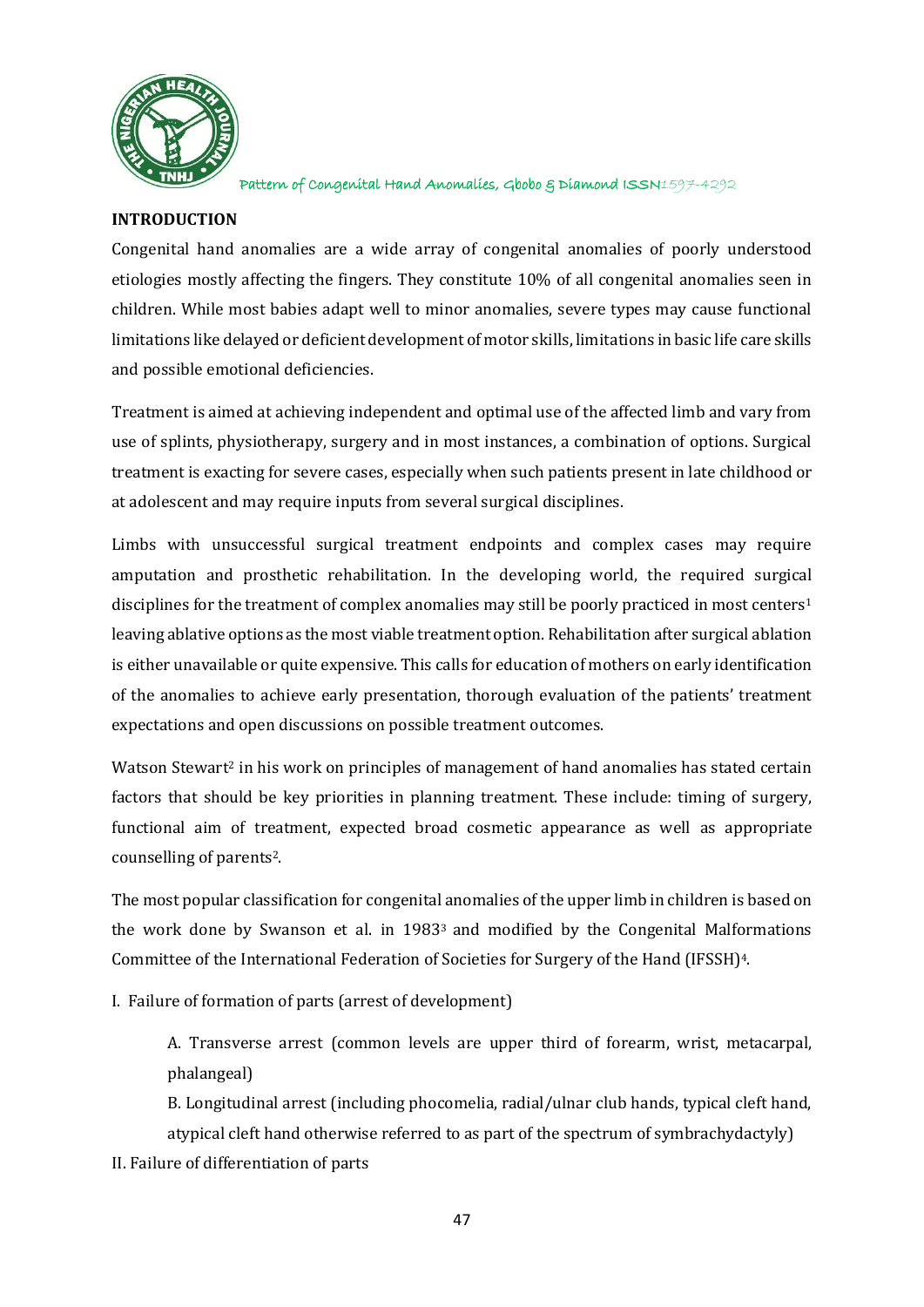

A. Soft tissue involvement

B. Skeletal involvement

C. Congenital tumorous conditions (includes radio-ulnar synostosis, symphalangism (stiff proximal interphalangeal joints (PIPJs) with short phalanges), camptodactyly, arthrogryposis, syndactyly)

III. Duplication

IV. Overgrowth

V. Undergrowth (thumb hypoplasia, Madelung's deformity (abnormal distal radial growth)

- VI. Congenital constriction band syndrome
- VII. Generalized skeletal abnormalities.

Though Watson<sup>2</sup> has suggested some level of heterogeneity within subgroups in this classification model and clear differences in hereditary patterns within deformities in the same groups, this classification system still retains global acceptance.

With deep belief in traditional values and practices within the sub-region, several interpretations are usually given to these anomalies in children5, leading to emotional worries and the attendant resort to wrong treatment options. An analysis of such anomalies therefore will provide the needed data for policy formulation with respect to public enlightenment campaigns and possible change in treatment-seeking behavior. This study therefore aims to present the pattern of congenital hand anomalies in a tertiary center in Port Harcourt, south-south Nigeria over a fiveyear period.

### **METHODOLOGY**

Patients presenting to the paediatric surgical and orthopaedic clinics within the period of study (January  $1^{st}$  2015- December 31 $st$  2019) with congenital hand deformities were consecutively sampled. Patients who did not receive treatment at the study center were also sampled. Only patients' aged 0-17years of age with any congenital anomaly affecting the upper limbs were included in the study.

Diagnoses were by clinical reviews (done by consultant paediatric surgeons and orthopaedic surgeons) in line with standard definitive descriptions with relevant radiologic evaluations where applicable.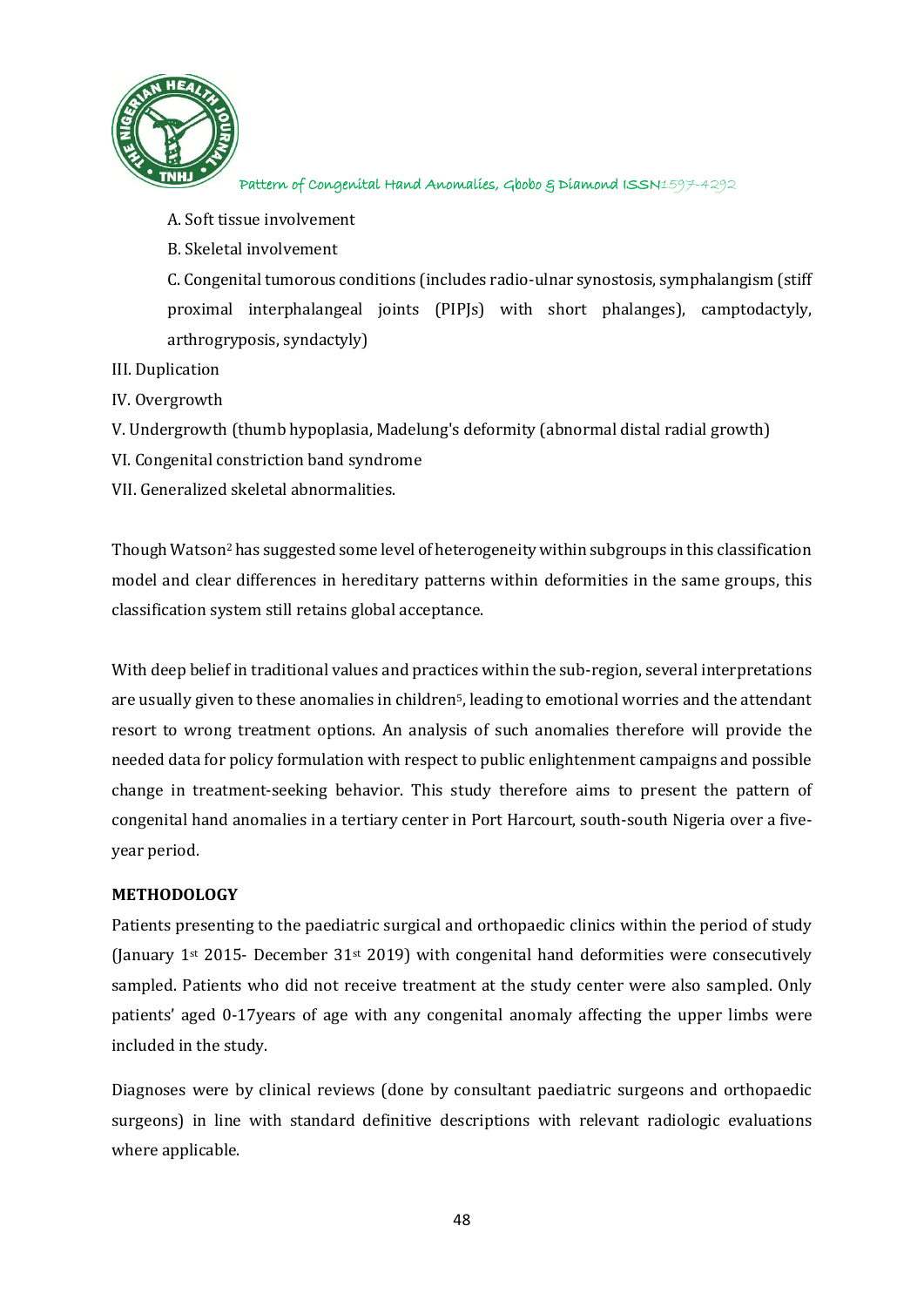

The study tool was a structured questionnaire. Relevant sections of the tool addressed subjects' bio-data, presentation parameters, and pattern of associated anomalies as well as syndromic involvement. Clinical descriptions of deformities were as stated by the investigators and other surgeon colleagues. Questionnaire was expert-validated.

Surgical treatment and outcomes were not within the scope of the study.

Data obtained were entered into IBM SPSS Software (Armonk, NY, USA; 2015; version 23).

Descriptive analysis on the statistics with respect to socio-demographics, presentation pattern and malformation patterns was done. Associations between the anomaly and demographic characteristics were also analyzed with Chi-square and Fisher's exact test as appropriate. *P* < 0.05 was termed statistically significant.

## **RESULTS**

Fifty-two hand anomalies in 27 patients studied over the 5-year period. Male: Female ratio was 1.7:1. The total number of paediatric surgical consultations from both clinics within the same period was 562 giving a prevalence of 9.3%.

# **Pattern of Hand Involvement**

Pattern of hand involvement as shown in Table 1 revealed than most patients had bilateral involvement. The right hand involvement was marginally more compared to the left hand.

|   | SN HAND INVOLVEMENT | <b>FREQUENCY</b> | PERCENTAGE % |
|---|---------------------|------------------|--------------|
|   | Right               | 13               | 25           |
|   | Left                | q                | 17           |
| 3 | Bilateral           | 30               | 57           |
|   | Total               | 52               | 100          |

Table 1: Pattern of hand involvement

# **Syndromic Involvement**

Most patients (81.5%) with congenital hand anomalies had associated syndromic involvement. Anomalies occurring sporadically were fewer (18.5%).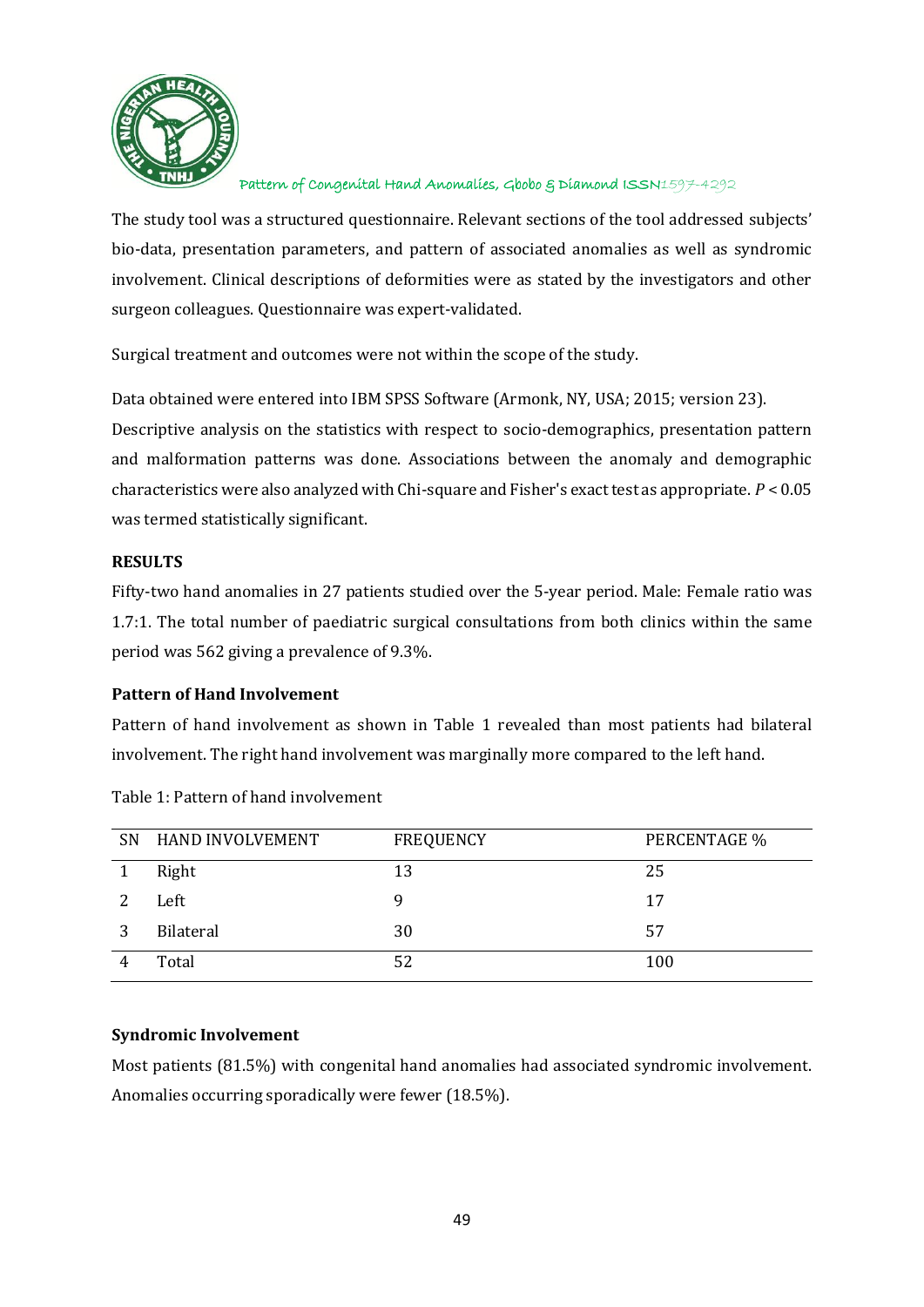

Pattern of Congenital Hand Anomalies, Gbobo & Diamond ISSN1597-4292



Figure 1: Syndromic Involvement

## **Types of Syndromes**

The most common syndrome was Apert's syndrome accounting for 45.5% of all patients that presented with syndromic patterns. The other syndromes were Arthrogryposis multiplex congenita and Poland's disease.

TABLE 2: Types of syndromes

| SN | <b>SYNDROMES</b>                    | <b>FREQUENCY</b> | PERCENTAGE % |
|----|-------------------------------------|------------------|--------------|
|    | Apert's                             | 10               | 45.5         |
|    | Arthrogryposis multiplex congenital | 8                | 29.6         |
|    | Poland                              |                  | 14.8         |
|    | Total                               | 22               | 100          |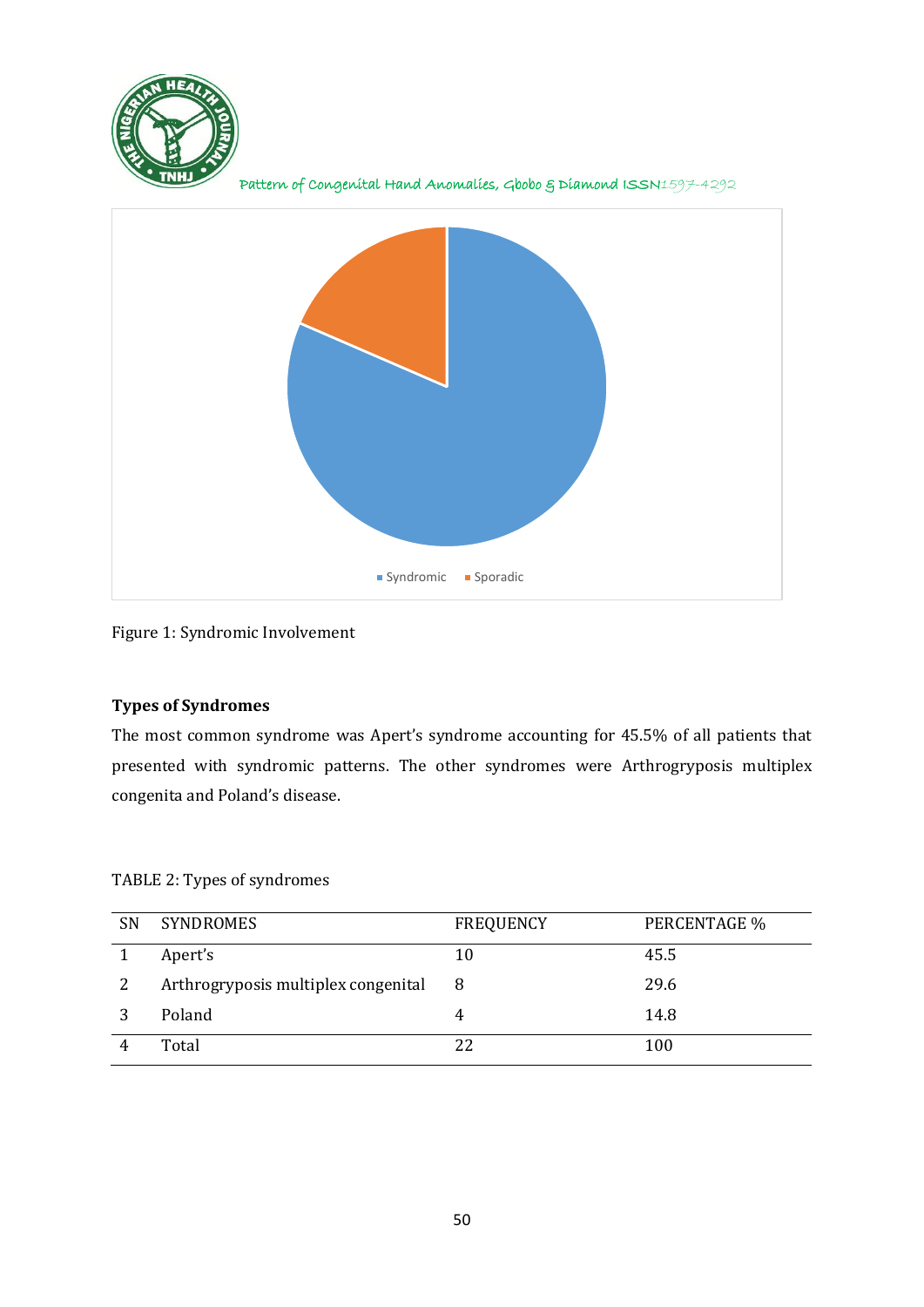

## **Associated Anomalies**

Umbilical hernias were the most common associated anomaly accounting 50% of all associated anomalies seen among the study subjects. Club foot was the most common lower limb anomaly associated with hand anomalies. Others are as shown in Figure 2.



Figure 2: Associated Anomalies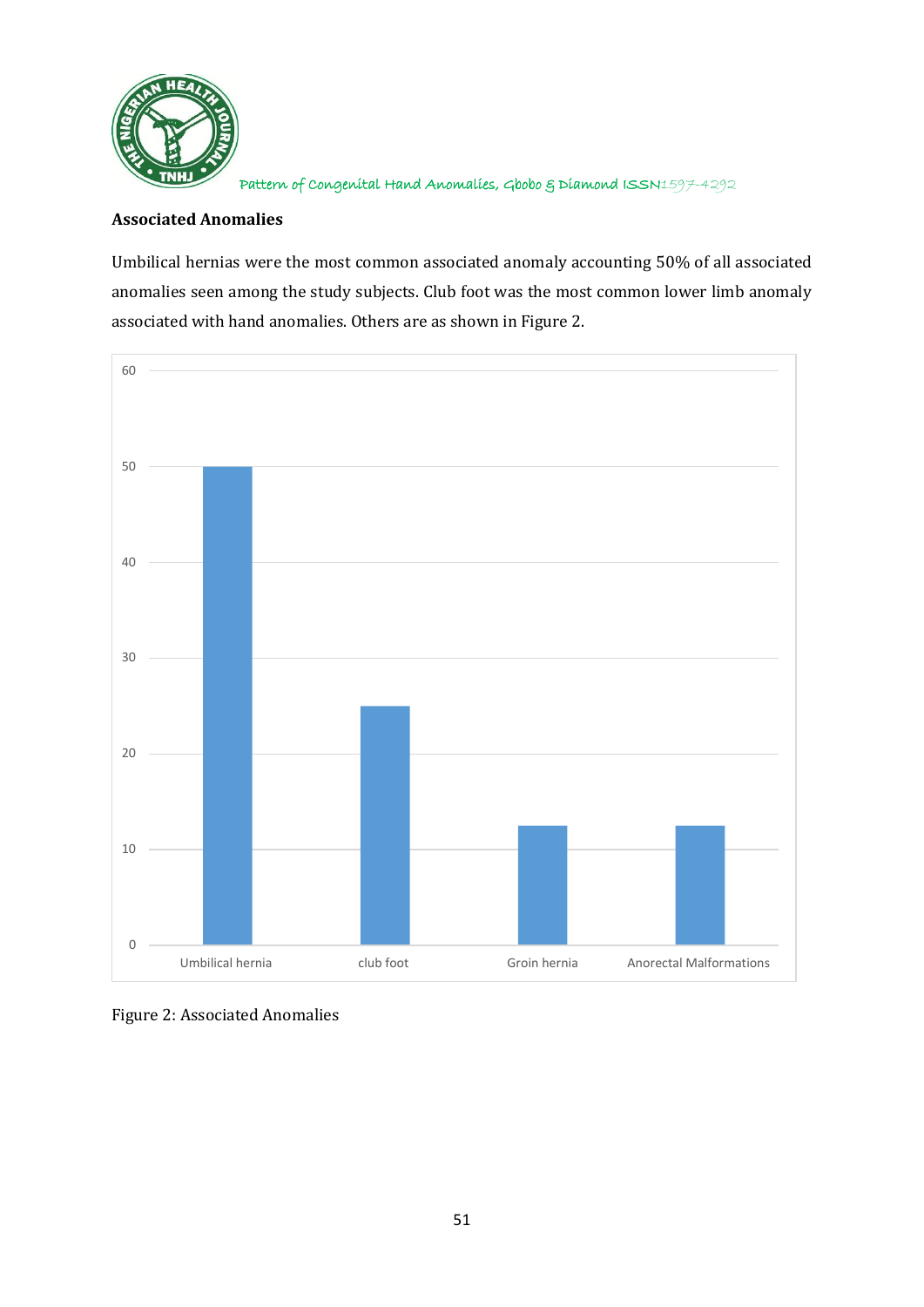

## **Type of Congenital Hand Anomalies**

23 percent of all congenital hand anomalies were type III anomalies (polydactyly). Syndactyly, constriction bands and brachydactyly were also common, accounting for 19.2%, 15.3% and 13.4% of all anomalies respectively. There were only 2 cases of cleft hand within the study period.

| SN             | <b>HAND ANOMALIES</b> | <b>FREQUENCY</b> | PERCENTAGE % |
|----------------|-----------------------|------------------|--------------|
| $\mathbf{1}$   | Polydactyly           | 12               | 23.0         |
| 2              | Syndactyly            | 10               | 19.2         |
| 3              | Constriction band     | 8                | 15.3         |
| $\overline{4}$ | Brachydactyly         | 7                | 13.4         |
| 5              | Campodactyly          | 5                | 9.6          |
| 6              | Macrodactyly          | $\overline{4}$   | 7.6          |
| 7              | Clinodactyly          | $\overline{4}$   | 7.6          |
| 8              | Cleft hand            | 2                | 3.8          |
| 9              | Total                 | 52               | 100          |

TABLE 3: Congenital hand anomalies

The association between the identified anomalies and the gender of patients was not statistically significant  $(P = 0.07)$ . There was also no statistically significant association between the type of anomaly and limb laterality  $(P = 0.05)$ .

### **DISCUSSION**

A total of 562 outpatients were seen in the paediatric outpatient and paediatric orthopaedic clinics within the study period. 52 congenital hand anomalies were seen in 27 patients within the same five-year period giving a prevalence of 9.3 %. Ajao &Adeoye<sup>6</sup> and Micheal et. al.<sup>7</sup> in similar studies in south-western Nigeria found a prevalence of 13.2% and 13.1% respectively. The former study was done among neonatal admissions which may probably account for the higher prevalence.

The slight male preponderance found was similar to findings by other workers within the region 5,6,7,8.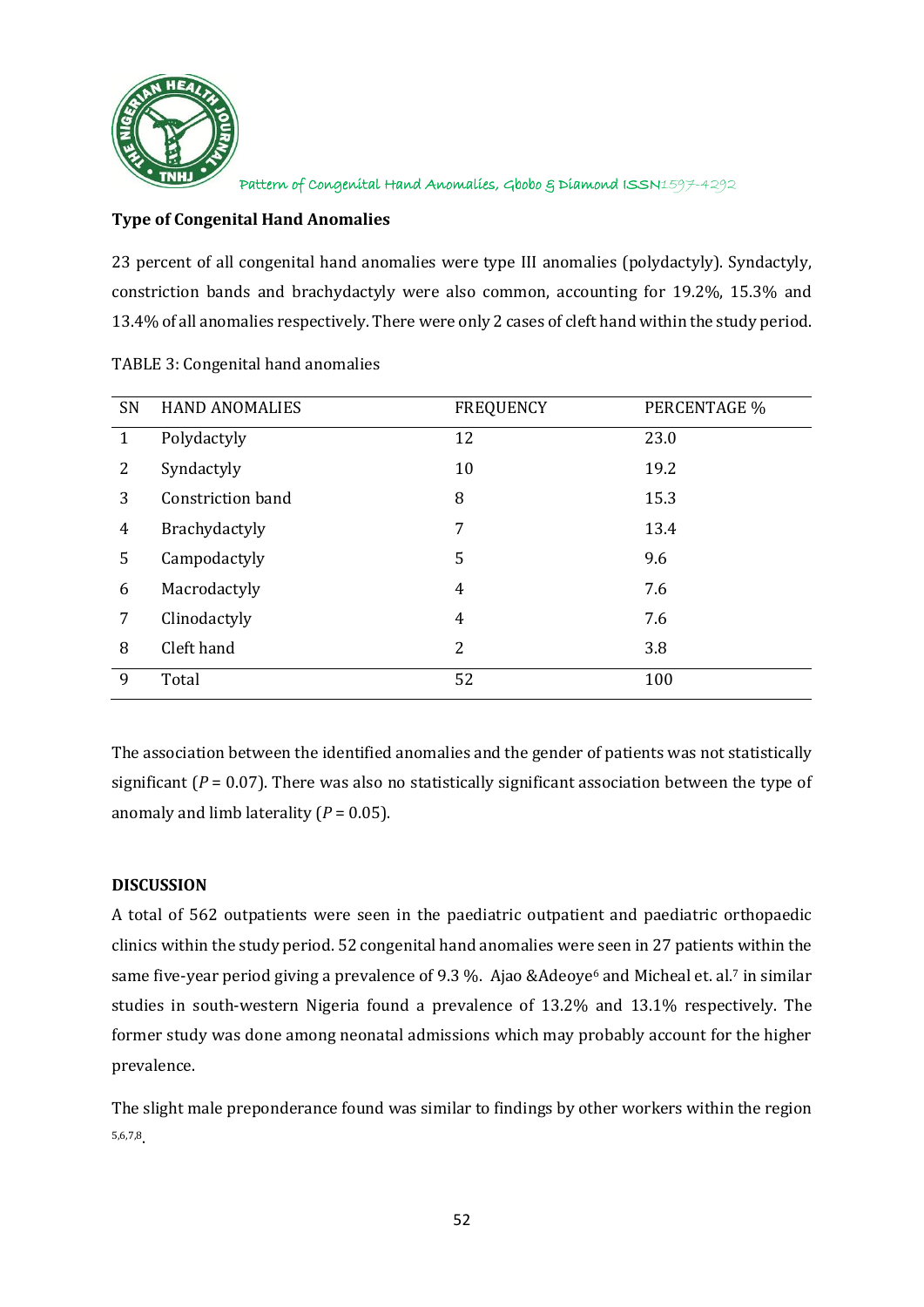

More than half of the patients (57%, n=30) had bilateral anomalies. This is similar to findings from the 10-year retrospective review by Micheal et al. which showed 54.9% bilaterality. Other authors11,12,13 have also reported higher incidence of bilateral anomalies compared to unilateral anomalies. Though Giele et al*.12* have reported more bilateral involvement in patients with generalized anomalies, Dao et al., have shown equal distribution of both unilateral and bilateral congenital hand anomalies.

Polydactyly was the most common anomaly (23%, n= 12) followed closely by syndactyly (19%, n=10) this contrast finding by Mba et al. in South-East Nigeria who found higher incidence of syndactyly than polydactyly. Their analysis was done in a regional referral hospital with plastic surgical interest. Most patients with polydactyly may have presented to the paediatric/orthopaedic surgical clinics. A five-year prospective study in South-East Nigeria with patient recruitment from several outpatient clinics from two tertiary centers reported polydactyl as the most common congenital anomaly8. A prospective study in southern Nigeria which recruited patients form the paediatric clinics, burns and plastic clinic as well as the postnatal clinics of a tertiary hospital also found polydactyly as the most common anomaly.

Only a quarter of patients had associated anomalies with the abdominal wall defects (umbilical hernias) being the most common. This contrasts findings by Michael et al. <sup>6</sup> in South West Nigeria who reported more foot anomalies. Their study was conducted in the plastic surgical unit of a tertiary center. Most patients with abdominal wall defects will be seen by the pediatric surgical clinic.

Most patients from this study had associated syndromes (81.5%, n=22). The huge percentage of syndromic patients may be a selection bias since most patients were recruited from the paediatric surgical outpatient clinic where syndromic patients with complex primary or associated deformities will usually present. Goldfarb et al.<sup>9</sup> in the United States reported only twenty percent prevalence of associated syndromes in a population-based study.

The country currently lacks birth defect registries. Their presence will help improve data collation and aid the estimation of a true prevalence in the population.

### **LIMITATIONS**

The separation of the paediatric surgical sub-unit from the rest of the surgical department may influence the number of patients seen.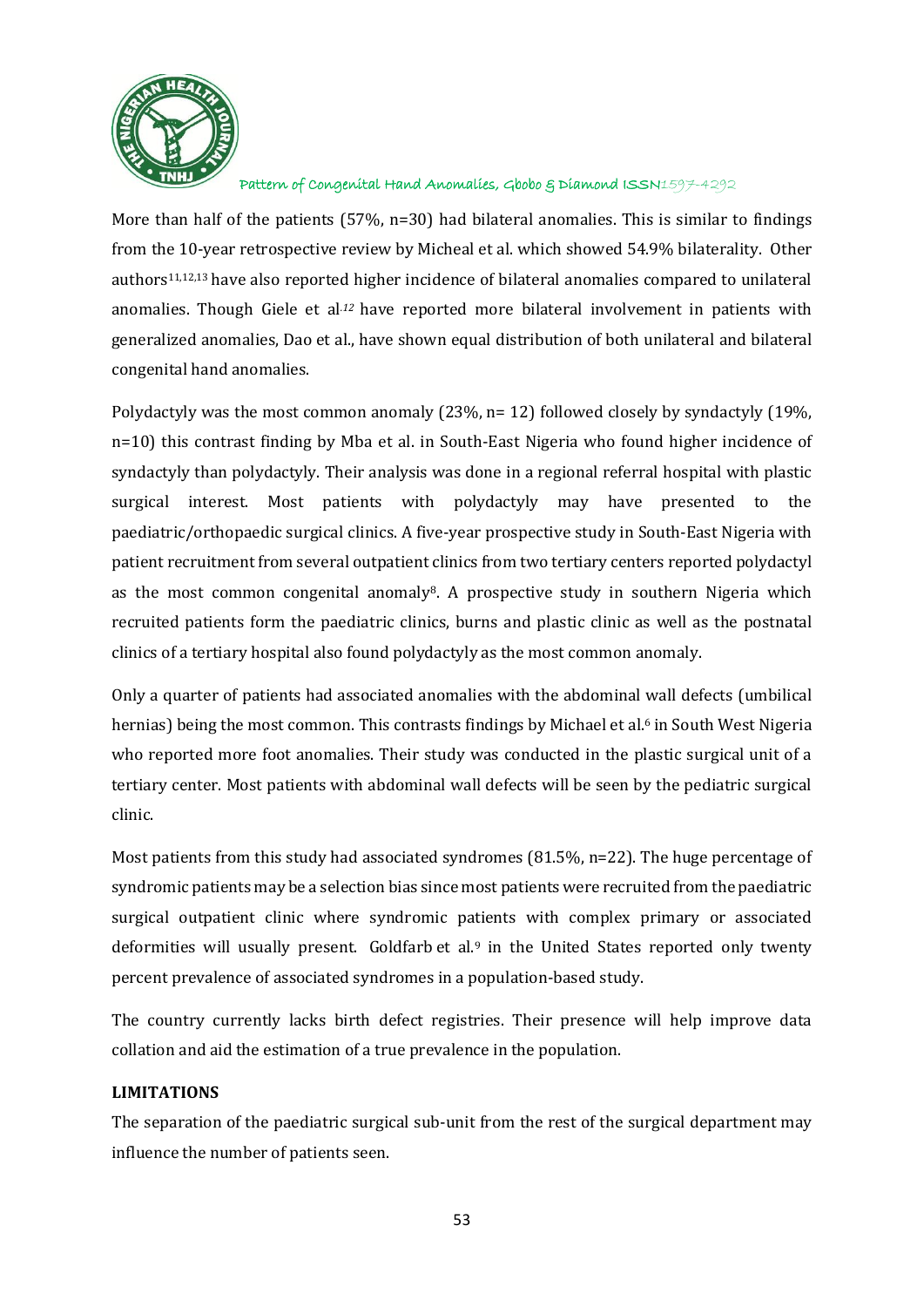

Patients that presented to the plastic surgical unit were not included in the study.

#### **Financial support and Sponsorship:** None

#### **Conflicts of Interest:** None

#### **REFERENCES**

1. Solanke TF. Our surgical heritage. Ninth Sir Samuel Manuwa Memorial Lecture presented at: West African College of Surgeons January 24, 1996 Lagos, Nigeria.

2. Watson S. The principles of management of congenital anomalies of the upper limb. *Archives of Disease in Childhood* 2000; **83:**10-17.

3. Swanson AB, Swanson GD, Tada K. A classification for congenital limb malformation. J Hand Surg 1983; **8**:693–703.

3. Buck-Gramcko Ded (1998) *congenital malformations of the hand and forearm.* (Churchill Livingstone, London

4. Saffar P, Amadio PC, Foucher G, Ogino T (1997) Current classification of congenital hand deformities based on experimental research. In *Current practice in hand surgery.* eds Saffar P, Amadio PC, Foucher G (Martin Dunitz, London, UK)

5. Ikechukwu HU, Ofonime NU, Kofoworola O, ASukwo DE. Influence of cultural and traditionl beliefs on maternal and child health practices in rural and urban communities in Cross Rivers state, Ngeria. Ann Res Pract 2020; 1:4.

6 Ajao AE, Adeoye IA. Prevalence, risk factors and outcome of congenital anomalies among neonatal admissions in Ogbomosho, Nigeria. BMC Pediatr 2019; 19:88.

7. Michael AI, Ademola SA, Olawoye OA, Iyun AO, Oluwatosin OM. Pattern of congenital hand anomalies at a tertiary plastic surgery service in South-Western Nigeria: A 10-year, crosssectional retrospective review. Niger Postgrad Med J 2020; 27:237-41

8. Mba UC, Ogbonnaya IS, Onah II. Analysis of congenital hand anomalies at a Specialist Hospital in a developing Country. Internet J Hand Surg 2018; 8:1-10.

9. Ekemenye OP, Ikechukwu OC. Profile of congenital digital anomalies in children seen in two tertiary health facilities in Southern Nigeria. Int Surg J 2020; 7:966-9.